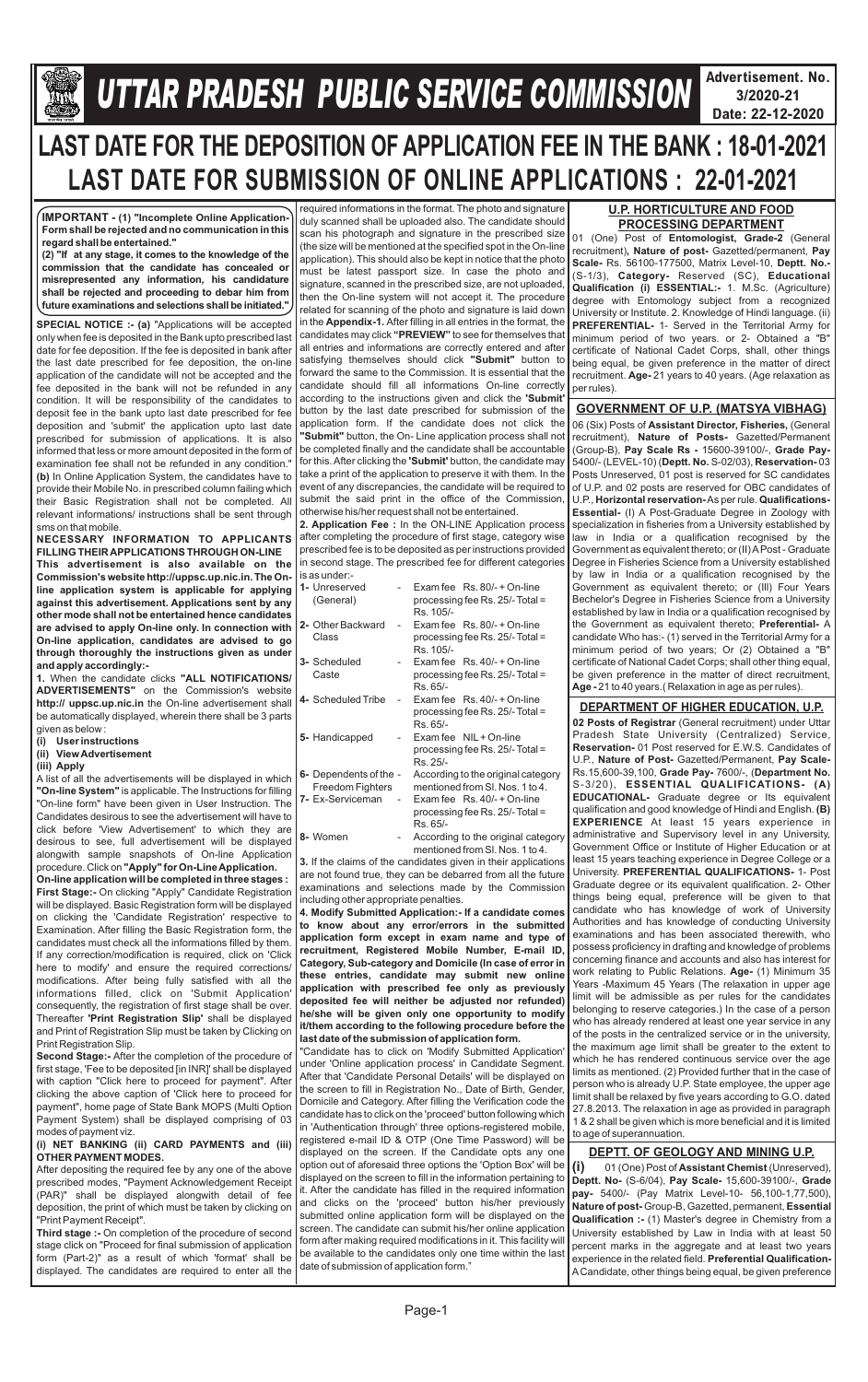(ii) 01 (One) Post of Assistant Geologist (General recruitment) (Reserved for O.B.C.), **Deptt.No-** (S-6/05), **Pay Scale-** 15,600-39100/-, **Grade pay-** 5400/- (Pay Matrix Level-10- 56,100-1,77,500), **Nature of post-** Group-B/ Gazetted/permanent, **Essential Qualification:-** Master's degree in Geology or Applied Geology from a University established by Law in India or Diploma from Indian School of Mines & Applied Geology Dhanbad in Applied Geology, with at least 50 percent marks in the aggregate. **Preferential Qualification-** A Candidate, other things being equal, be given preference in the matter of direct recruitment, if he- (1) has served in the Territorial army for a minimum period of two Years, or (2) has obtained a 'B' Certificate of National cadet corps. **Age Limit-** 21 to 40 years (Relaxation in upper age limit is permissible as per rule.)

01 (One) Post of **Principal (Allopathy)** (General recruitment), **Deptt.No-** (S-8/60), **Nature of post-**Gazetted/Temporary, **Reservation-** Unreserved, **Pay Scale-** Rs. Academic Level 14, Initial Pay Rs. 1,44,200/-, **Essential Qualification :-** (i) M.D./M.S. or an equivalent qualification recognized by Medical Council of India, (ii) Atleast 10 years Teaching experience as professor/ Associate Professor/Reader in a recognized Medical College/ Institution out of which atleast five years should be as professor in a department. **Preferential qualification:-** Preference for these appointments may be given to the heads of the department in a medical college or as head in any Medical Institution. **Age Limit-** Minimum 50 years and maximum 62 years. No Private Practice is permissible but an allowance will be given in lieu thereof as per government orders. Selected candidates can be appointed/ transferred in public interest in any of the Govt. Medical Colleges of U.P. **Note:-** Essential qualification is required to be recognized by M.C.I. otherwise candidature will not be considered.

#### **MEDICAL EDUCATION DEPTT., U.P. (Allopathy)**

(i) 01 (One) Post of Assistant Sociologist (General recruitment), **Reservation-** Unreserved, **Deptt.No-** (S-10/4), **Pay Scale-** Matrix level-7, Rs- 44900-142400, **Nature of post-** Gazetted/Permanent, **Pension-** As per new pension scheme-2005, **Qualification Essential :-** MAin Sociology or Social Work First class or High Second class with 2 years practical experience in social works. **Note :-** High Second class will be above 55 percent marks in aggregate. **Preferential :-** A candidate who has- (i) Served in the Territorial Army a minimum period of two years; Or (ii) Obtained a 'B' certificate of a National Cadet Corps shall, other things being equal, be given preference in the matter of direct recruitment. **Age-Limit :-** 21 to 40 years. Maximum age limit will be relaxed as per-rules for reserved category candidates.

**(ii)** (General recruitment), **Reservation-** post reserved for scheduled caste candidates of U.P., **Pay Scale-** Pay Band - 3, Rs-15600-39100, Grade Pay Rs-5400/-, Pay Matrix Level-10, **Nature of the post-**Gazetted/Permanent, **Pension-** As per new pension scheme, **Deptt. No.-** (S-10/5), **Essential qualification:-** 1. Degree in Architecture or Civil Engineering from a recognized Institution. 2. Degree or Diploma in Town and Country Planning or Associate Membership from any one of the following- (a) Institute of Town Planner (India). (b) Institute of Town Planners (America). (c) Institute of Town Planner (London). **Preferential Qualification :-** a candidate who has: (i) Served in the Territorial Army for a minimum period of two years or (ii) obtained a 'b' certificate of National Cadet Corps, Shall other things being equal, be given preference in the matter of direct recruitment. **Age-Limit :-** 21 to 40 years. 01 (One) Post of **Assistant Architect Planner** 

in the matter of direct recruitment, if he- (1) has served in the Territorial army for a minimum period of two Years, or (2) has obtained a 'B' Certificate of National cadet corps. **Age Limit-** 21 to 40 years (Relaxation in upper age limit is permissible as per rule.)

#### **TOWN AND COUNTRY PLANNING DEPTT., U.P.**

candidate who has: (1) served in the Territorial Army for a minimum period of two years, or (2) obtained a "B" certificate of National Cadet Corps, shall other things being equal, be given preference in the matter of direct recruitment. **Age-** Minimum 25 years, Maximum 40 years (age relaxation as per Rules). **Other condition and qualification:-**The selected candidates may be transferred to any Government Unani Medical College of the State on any equivalent post. **Note:-** (1) The new pension scheme will be applicable permitted by the U.P. Government at present. (2) Candidates will have to mention their obtained marks and total marks of all semesters in online application and annex all semesters marksheets in which maximum marks/minimum marks/obtained marks should be clearly mentioned, essentially alongwith other all certificates, at the time of demand of records. (3) Regarding essential qualification No.3, candidates will have to annex related certificate/marksheet about adequate knowledge of Hindi, English and Urdu or Arabic or Persian.

**13.4** In the case of the skilled players of the classified sports, a certificate issued by the competent authority will be required in terms of the Government Order No. – 22/21/ 1983-Ka-2 dated 28<sup>th</sup> November 1985.

#### **GENERAL INSTRUCTIONS LAST DATE FOR THE DEPOSITION OF APPLICATION FEE IN THE BANK : 18-01-2021 LAST DATE FOR SUBMISSION OF ONLINE APPLICATIONS : 22-01-2021**

**1.**The candidate must carefully study the detailed advertisement and may apply for the post only when he/ she is eligible for the concerned post.

**2.** In no circumstance, applications shall be accepted after the last prescribed date and time. Applications found without requisite informations and without photograph and signature, even when received in time, will be summarily rejected.

**3.**The knowledge of Hindi is essential.

**4. The date of calculation of age (except where**  indicated otherwise) is 1<sup>st</sup> July, 2020. The maximum agelimit shall be relaxable by **five** years for the candidates belonging to Scheduled Caste, Scheduled tribe, Other backward class, Skilled players of U.P. of Classified (for the post of Group 'B' and 'C' only) Games and State Govt. Employees of U.P. including Teachers/ Staff of the Basic Shiksha Parishad of U.P. according to G.O. No. 1648/79-5- 2015, dated 19 June, 2015 and Teachers/Staff of the Government Aided Madhyamik Vidyalayas of U.P. as per G.O. No. 1508/15-8-2015-3057/2015, dated 16 September, 2015 (Only domiciled persons of U.P. are entitled for such age relaxation). In case of ex-servicemen, the 3 years relaxation is extra admissible in the maximum age limit in addition to total length of military service. It is essential to be discharged from army upto the date of last date of receipt of application. Relaxation of 15 years in the upper age limit will be admissible only to such P.H. candidates for whom the post in question is earmarked as per G.O., dated 13.01.2011.

**5.** After receipt of application in the Commission, any request for change in the qualification and category will not be entertained.

**6.** Minimum educational qualification is not sufficient for being called for interview. Mere eligibility does not entitle a candidate to be called for interview or for selection. Intimation for interview will be sent later on.

**7.** In case of large number of applicants for the post/ posts, the Commission may hold screening test, which will be communicated in due course of time. Under the conditions of holding screening test (Objective Type), penalty shall be imposed for wrong answers given by the candidates as below.

(i) There are four alternatives for the answer to every question. For each question for which a wrong answer has been given by the candidate, **one third (0.33)** of the marks assigned to that question will be deducted as penalty.

(ii) If a candidate gives more than one answer, it will be treated as a wrong answer even if one of the given answer happens to be correct and there will be same penalty as above for that question.

| Maximum age limit will be relaxed as per-rules for reserved   (iii) If a question is left blank i.e. no answer is given by the<br>category candidates.<br>U. P. AYUSH (UNANI) DEPARTMENT<br>Selection for the following posts in Government Unani submit his/her passport size photograph attested by head<br>Medical Colleges of the State, (General Recruitment), of department or head of the institution, where he/she<br>Nature of Post- Gazetted/Temporary, Reservation- All received last education or by a Gazetted Officer.<br>posts are unreserved, Pay scale-level-10 (According to 7th   9. Candidates serving under Central or State Government<br>Pay Commission) (Rs. 56100-177500):- |                                   |    |            | candidate, there will be <b>no penalty</b> for that question.<br>8. The original certificates are required for verification at<br>the time of interview. Candidate will then also be required to                                                                                                            | relationships with the freedom fighters are not adequate<br>but the candidate should remain actually dependant of the<br>freedom fighter. Drawing the attention of the candidates<br>towards Govt. orders dated 22.01.1982, 08.03.1983 and<br>Govt. Order No. 3014, Personnel- 2, 1982 dated<br>18.10.1982 read with Govt. Order No. 6/1972 Personnel-2,<br>1982 dated 15.01.1983, it is advised that now the                                                                                                            |
|------------------------------------------------------------------------------------------------------------------------------------------------------------------------------------------------------------------------------------------------------------------------------------------------------------------------------------------------------------------------------------------------------------------------------------------------------------------------------------------------------------------------------------------------------------------------------------------------------------------------------------------------------------------------------------------------------|-----------------------------------|----|------------|-------------------------------------------------------------------------------------------------------------------------------------------------------------------------------------------------------------------------------------------------------------------------------------------------------------|--------------------------------------------------------------------------------------------------------------------------------------------------------------------------------------------------------------------------------------------------------------------------------------------------------------------------------------------------------------------------------------------------------------------------------------------------------------------------------------------------------------------------|
|                                                                                                                                                                                                                                                                                                                                                                                                                                                                                                                                                                                                                                                                                                      |                                   |    |            | will have to produce "NO OBJECTION CERTIFICATE"                                                                                                                                                                                                                                                             | candidates may obtain the reservation, certificate from the<br>District Magistrate in terms of Govt. Order No. 453/79-V-1-                                                                                                                                                                                                                                                                                                                                                                                               |
| <b>S.N.</b>                                                                                                                                                                                                                                                                                                                                                                                                                                                                                                                                                                                                                                                                                          | Name of the Post   Number of Post |    | Deptt. No. | from their employer at the time of interview.                                                                                                                                                                                                                                                               | 15-1(Ka)14-2015 dated 07-04-2015 in the prescribed                                                                                                                                                                                                                                                                                                                                                                                                                                                                       |
|                                                                                                                                                                                                                                                                                                                                                                                                                                                                                                                                                                                                                                                                                                      | <b>Lecturer Moalijat</b>          | 03 | $S-11/13$  | 10. The decision of the Commission as to the eligibility or<br>otherwise of a candidate will be final.                                                                                                                                                                                                      | format and submit the same.                                                                                                                                                                                                                                                                                                                                                                                                                                                                                              |
|                                                                                                                                                                                                                                                                                                                                                                                                                                                                                                                                                                                                                                                                                                      | <b>Lecturer Kulliyat</b>          | 01 | $S-11/14$  | 11. The candidate coming under the reserved category,                                                                                                                                                                                                                                                       | 16. In the event of involvement of a candidate in the                                                                                                                                                                                                                                                                                                                                                                                                                                                                    |
| Academic Qualification- (A) Essential :- (1) Five years<br>Degree in Unani from a University established by law or the<br>Board of Indian Medicine, Uttar Pradesh or any other State<br>Board or Faculty which is registerable under the United   if they fail to do so, they will be treated like a general<br>Provinces Indian Medicine Act, 1939. (2) Post-Graduate<br>qualification of the subject from a recognised institution. (3) admissible to them.<br>Adequate knowledge of Hindi, English and Urdu or Arabic or  <br>Persian. (B) Preferential: - Research work and publication<br>of original papers and books. Preferential Qualification:-A                                           |                                   |    |            | desiring benefit of the reservation, must indicate in the<br>prescribed column of the on-line application the category/<br>sub category (one or more than one) whatever may be, and<br>candidate and the benefit of reservation will not be<br>12. Till the last date and time of the submission of the on- | concealment of any important information, pendency of<br>any case/criminal case, conviction, more than a husband<br>or wife being alive, submission of facts in a distorted<br>manner, canvassing for selection etc. The Commission<br>reserves the right to reject the candidature and debar from<br>appearing in the examinations and selections.<br>17. The change of address intimation may be sent<br>immediately to the Commission. In order to make any<br>correspondence with the Commission, it is essential to |

line application, it is must to click the 'Submit Button'. The candidate must take a print out of the application duly filled in and keep it safe and secure. In the event of any discrepancy, the candidate will be required to submit the print-out to the office of the Commission otherwise the request of the candidate shall not be entertained.

**13.** With regard to claims made in the 'On-line Application', the candidate shall submit the following original certificate/ certificates in the prescribed format, when asked for by the Commission. If the certificates are not submitted in time, the candidature shall be cancelled.

**13.1** Only Higher Secondary/High School Certificate for proof of the age shall be treated valid.

**13.2** Proof of degree/diploma or its equivalent qualifications to confirm the prescribed essential and preferential qualifications.

**13.3** In the case of candidates physically handicapped, the certificate issued by the competent authority in the format-1 to the Govt. Order No. 18/1/2008-Ka-2-2008 dated  $3<sup>rd</sup>$ February 2008.

**13.5** Under any reserved category/categories, for the confirmation of the claim for reservation, The caste certificate issued by District Magistrate/Additional District Magistrate (Executive)/City Magistrate/SDM/Tehsildar in the prescribed format prescribed under Govt. Order No. 22/16/92-TC-III/Ka-2/2002 dated 22<sup>nd</sup> October, 2008 in respect of candidates belonging to the SC/ST/OBC, will be accepted .

**13.6** उत्तर प्रदेश शासन, कार्मिक अनुभाग–2 के पत्रांक 1 / 2019 / | 4/1/2002/का-2/19 टी.सी.- ।। दिनांक 18 फरवरी 2019 में निहित प्राविधानों के अनुपालन में उत्तर प्रदेश राज्य के मूल निवासी एवं आर्थिक रूप से कमजोर वर्गों के ऐसे व्यक्तियों जो अनुसूचित जाति, अनुसूचित जनजाति तथा अन्य पिछड़े वर्गों के लिए आरक्षण की वर्तमान व्यवस्था से आच्छादित नहीं हैं, को उत्तर प्रदेश सरकार की लोक सेवाओं और पदों की सभी श्रेणियों में सीधी भर्ती के प्रक्रम पर 10 प्रतिशत का आरक्षण नियमानुसार देय होगा।

**14.** The Commission do not advise to candidates about their eligibility. Therefore, they should carefully read the advertisement and when satisfied about their qualifications in terms of the advertisement, then only apply.

**15.** In the category of dependants of the freedom fighters only sons, daughters, grand-sons (son's son/daughter's son) and grand daughters (son's daughter/daughter's daughter, married/ unmarried) are covered. Only such

**13.7**  Those candidates, willing to take the benefit of the reservation may obtain a certificate, issued by the competent authority, in support of the reserved category, in the prescribed format printed in this detailed advertisement and submit the same to the Commission, whenever required to do so. Those claiming more than one reserved category will be given only one such concession, which will be more beneficial. The candidates not originally domiciled in U.P. belonging to SC, ST, O.B.C., dependants of freedom fighters, handicapped and Ex-servicemen are not entitled to benefit of reservation. Such candidates will be treated in general category.

**नोटः-** शासनादेश संख्या-39 रिट/का-2/2019 दिनांक - 26 जून, 2019 द्वारा शासनादेश संख्या- 18/1/99/ का-2/2006 दिनांक 09 जनवरी, 2007 के प्रस्तर-4 में दिये गये प्राविधान, ''यह भी स्पष्ट किया जाता है कि राज्याधीन लोक सेवाओं और पदों पर सीधी भर्ती के प्रक्रम पर महिलाओं को अनुमन्य उपरोक्त आरक्षण केवल उत्तर प्रदेश की मूल निवासी महिलाओं को ही अनुमन्य है" को रिट याचिका संख्या- 11039/2018 विपिन कुमार मौर्या व अन्य बनाम उत्तर प्रदेश राज्य व अन्य तथा सम्बद्ध 6 अन्य रिट याचिकाओं में मा0 उच्च न्यायालय, इलाहाबाद द्वारा दिनांक 16.01.2019 को अधिकारातीत (Ultra Vires) घोषित करने सम्बन्धी निर्णय के अनुपालन में शासनादेश दिनांक 09.01.2007 से प्रस्तर-04 को विलोपित किए जाने का निर्णय लिया गया है। उक्त निर्णय शासन द्वारा मा0 उच्च न्यायालय के आदेश दिनांक 16.01.2019 के विरूद्ध दायर विशेष अपील (डी) संख्या-475/2019 में मा0 न्यायालय द्वारा पारित होने वाले अन्तिम <u>निर्णय के अधीन होगा।</u>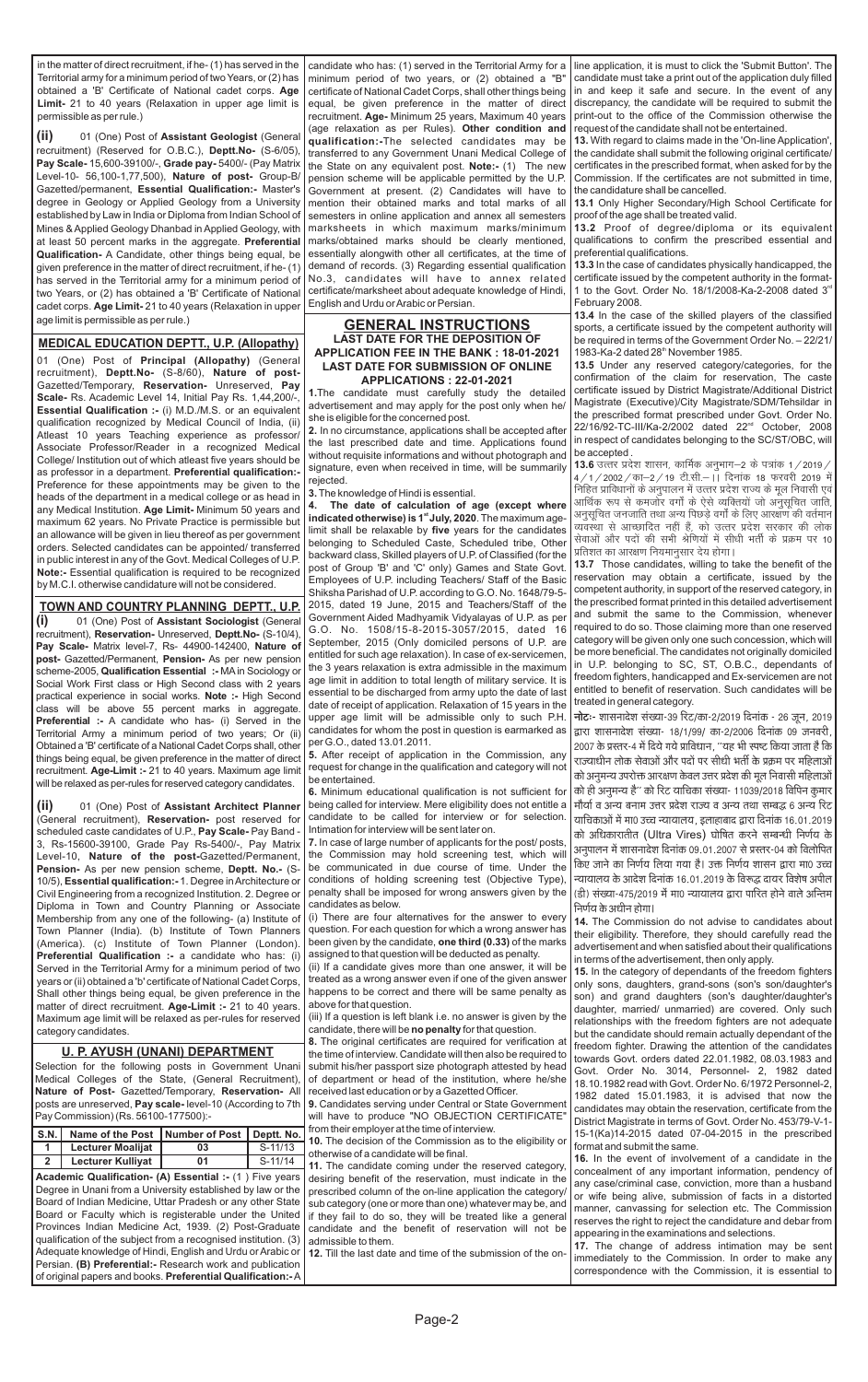Page-3

mention the name of the post applied for, advertisement number, Deptt. No., date of birth and registration number. **18.** In case the candidates face any problem in the "On-line Application" they may get their problem resolved by contacting over phone or Website clicking 'Contact us'.

**19.** Candidates are required to complete essential qualification till the last date of receipt of On-line application. **20. Note:-** The no. of vacancies may increase or decrease on the request of the Govt. in special circumstances.

**Appendix-1 The procedure relating to upload photo & signature.**

#### **Detailed Application Form:**

At the top of the page there is a **'Declaration'** for the candidates. Candidates are advised to go through the contents of the Declaration carefully. Candidate has the option to either agree or disagree with the contents of **Declaration** by clicking on **'I Agree' or 'I do not agree'** buttons. In case the candidate opts to disagree, the application will be dropped and the procedure will be terminated. Accepting to agree only will submit the candidate's Online Application.

#### **Notification Details:-**

This section shows information relevant to Notification i.e. Notification number, selection type, directorate/ department name and post name.

#### **Personnel Details :-**

This section shows information about candidate personnel details i.e. Registration Number, candidate name, Father/ Husband name, Gender, DOB, UP domicile, Category, Marital status, email and contact number.

#### **OTHER DETAILS OF CANDIDATE :-**

Other details of candidate shows the information details about UP Freedom Fighter, Ex Army, service duration and your physical challenges

**Education & Experience details :-**

It shows your educational and experience details.

**Candidate address, photo & signature details :-** Here you will see your complete communication address and photo with your signature.

#### **Declaration segment**

At the bottom of the page there is a **'Declaration'** for the candidates. Candidates are advised to go through the contents of the Declaration carefully.

After filling all above particulars there is provision for preview your detail before final submission of application form on clicking on "Preview" button.

and stored in **\* .jpg, .jpeg, .gif, .tif, .png** format on local machine. 4. Ensure that the size of the scanned image is not mo than **50 KB. 5.** If the size of the file is more than **50 KB**, then adjust the settings of the scanner such as the DPI resolution, colour etc., during the process of scanning. **6.** The applicant has to sign in full in the box provided. Sine the signature is proof of identity, it must be genuine, and full; initials are not sufficient. Signature in CAPITA **LETTERS**is not permitted. **7.** The signature must be signed only by the applicant a not by any other person. **8.** The signature will be used to put on the Hall Ticket and **Sample Image & Signature :** width=  $3.5$  cm 5 Photo  $cm$  Height= $4.5$ 

Preview page will display all facts/particulars that you have mentioned on entry time if you are sure with filled details then click on "Submit" button to finally push data into server with successfully submission report that you can print.

Otherwise using "Back" button option you can modify your details.

**[CANDIDATES ARE ADVISED TO TAKE A PRINT OF THIS PAGE BY CLICKING ON THE "Print" OPTION AVAILABLE]**

wherever necessary. If the Applicant's signature on answ script, at the time of the examination, does not match th signature on the Hall Ticket, the applicant will disqualified.



#### परिशिष्ट

उ0प्र0 की अनुसूचित जाति तथा अनुसूचित जनजाति के लिये जाति प्रमाण-पत्र (प्रारुप-II) प्रमाणित किया जाता है कि श्री $\frac{1}{2}$ श्रीमती $\frac{1}{2}$ कुमारी .....

सुपुत्र / सुपुत्री श्री ........................ निवासी .................. ग्राम ........ तहसी ---------------- uxj ------------------------ ftyk -------------------------- mRrj izns'k jkT; dh ------------------------- tkfr ds O;fDr gSa ftls lafo/kku ¼vuqlwfpr tkfr½ आदेश, 1950 (जैसा कि समय-समय पर संशोधित हुआ) / संविध (अनुसूचित जनजाति, उत्तर प्रदेश) आदेश, 1967 के अनुस अनुसूचित जाति / अनुसूचित जनजाति के रूप में मान्यता दी गई है।

For other information candidates are advised to select desired option in **'Home Page'** of Commission's website **http://uppsc.up.nic.in** in **CANDIDATE SEGMENT**

## **CANDIDATE SEGMENT**

**NOTIFICATIONS / ADVTS.** All Notification / Advertisements

**ONLINE FORM SUBMISSION**

1. Candidate Registration

2. Fee Deposition /Reconciliation

#### 3. Submit Application Form **APPLICATION FORM STATUS**

List of Applications Having photo related Objections Print Duplicate Registration Slip

Print Detailed Application Form

**EXAMINATION SEGMENT**

Print Address Slip for sending documents to Commission [Only for Direct Recruitment ]

#### **DOWNLOAD SEGMENT**

Download Syllabus

Know your Registration No.

Click here to view Key Answer Sheet

**LAST DATE FOR RECEIPT OF APPLICATIONS :** On- line Application process must be completed **(including filling up of Part-I, Part-II and Part-III of the Form)** before last date of form submission according to Advertisement, after which the weblink will be disabled.

View Application Status Update your transaction ID by Double Verification mode

### **Appendix-1**

The Procedure relating to upload Photo & Signature.

## **Guide Lines for Scanning Photograph with Signature**

Download Admit Card Download Document of Verification for this Examination

**1.** Paste the Photo on any white paper as per the above required dimensions. Sign in the Signature Space provided. Ensure that the signature is within the box.

**2.** Scan the above required size containing photograph and signature. Please do not scan the complete page.

**3.** The entire image **(of size 3.5 cm by 6.0 cm)** consisting of the photo along with the signature is required to be scanned,

|                      | This is to certified that Shri/Smt/Kum.                                                   |
|----------------------|-------------------------------------------------------------------------------------------|
| pre l                |                                                                                           |
|                      |                                                                                           |
| he                   |                                                                                           |
| ırs                  | permanent disability of following category.                                               |
|                      | А.<br>Locomotor or cerebral palsy:                                                        |
| ce                   | (i)<br>BL-Both legs affected but not arms.                                                |
| l in                 | (ii) BA-Both arms affected                                                                |
| AL                   | (a)<br>Impaired reach                                                                     |
|                      | Weakness or grip<br>(b)                                                                   |
| nd                   | (iii) BLA-Both legs and both arms affected                                                |
|                      | (iv) OL-One leg affected (right or left)                                                  |
| nd                   | (a)<br>Impaired reach                                                                     |
| /er                  | (b)<br>Weakness of grip                                                                   |
| he                   | (c)<br>Ataxic                                                                             |
| bel                  | (v)<br>OA-One arm affected                                                                |
|                      | (a) Impaired reach                                                                        |
|                      | (b) Weakness of grip                                                                      |
|                      | (c) Ataxic                                                                                |
|                      | (vi) BH-Stiff back and hips (Cannot sit or stood)                                         |
|                      | (vii) MW-Muscular weakness and limited physical                                           |
|                      | endurance<br><b>Blindness or Low Vision:</b>                                              |
|                      | В.<br>B-Blind                                                                             |
|                      | (i)<br>(ii) PB-Partialy Blind                                                             |
|                      | C. Hearing impairment:                                                                    |
|                      | $(i)$ D-Deaf                                                                              |
|                      | (ii) PD-Partially Deaf                                                                    |
|                      | (Delete the category whichever is not applicable)                                         |
|                      | 2. This condition is progressive/non-progressive/likely to                                |
|                      | improve/ not likely to improve. Re-assessment of this case                                |
|                      | is not recommended/is recommended after a period of                                       |
|                      | years  months.*                                                                           |
| लि                   | 3. Percentage of disability in his/her case is  percent.                                  |
| ज्य                  | 4. Sh./Smt/Kum  meets the following physical                                              |
| ते)                  | requirements for discharge of his/her duties:                                             |
| नि                   | (i) F-can perform work by manipulating with fingers                                       |
| ∏र                   | Yes/No                                                                                    |
|                      | (ii) PP-can perform work by pulling & pushing<br>Yes/No                                   |
|                      | (iii) L-can perform work by lifting<br>Yes/No<br>(iv) KC-can perform work by kneeling and |
| .                    | Yes/No<br>crouching                                                                       |
| में                  | (v) B-can perform work by bending<br>Yes/No                                               |
|                      | (vi) S-can perform work by sitting<br>Yes/No                                              |
|                      | (vii) ST-can perform work by standing<br>Yes/No                                           |
| $\ddot{\phantom{0}}$ | (viii) W-can perform work by walking<br>Yes/No                                            |
|                      | (ix) SE-can perform work by seeing<br>Yes/No                                              |
|                      | (x) H-can perform work by hearing/speaking<br>Yes/No                                      |
| ना                   | (xi) RW-can perform work by reading and writingYes/No                                     |
| गेई                  |                                                                                           |
|                      | Member<br>Member<br>Chairperson                                                           |
|                      | <b>Medical Board</b><br><b>Medical Board</b><br><b>Medical Board</b>                      |
|                      | Countersigned by the Medical Superintendent/                                              |
|                      | CMO/Head of Hospital                                                                      |
|                      | (with seal)<br>* Strike out which is not applicable                                       |
|                      | उत्तर प्रदेश लोक सेवा (शारीरिक रूप से विकलांग, स्वतंत्रता                                 |
| के                   |                                                                                           |
| ग्रेत                | संग्राम सेनानियों के आश्रितों और भूतपूर्व सैनिकों के लिये                                 |
| 94                   | आरक्षण), अधिनियम, 1993 (यथासंशोधित) के अनुसार                                             |
|                      | स्वतंत्रता संग्राम सेनानी के आश्रित के प्रमाण-पत्र का प्रपत्र।                            |
|                      | प्रमाण-पत्र                                                                               |
| <br>दो               | प्रमाणित किया जाता है कि श्री / श्रीमती  निवासी                                           |
| यों                  | ग्राम-  नगर-  जिला-  उत्तर प्रदेश                                                         |
|                      |                                                                                           |
| 01                   | लोक सेवा (शारीरिक रूप से विकलांग, स्वतंत्रता संग्राम सेनानियों के                         |
| ग्रेत                | आश्रितों और भूतपूर्व सैनिकों के लिये आरक्षण) अधिनियम, 1993 के                             |
| गये                  | अनुसार स्वतंत्रता संग्राम सेनानी हैं और श्री/श्रीमती/कुमारी                               |
| से                   | (आश्रित)  पुत्र / पुत्री / पौत्र (पुत्र का पुत्र या पुत्री का पुत्र) तथा                  |
| धि                   | पौत्री (पुत्र की पुत्री या पुत्री की पुत्री) (विवाहित अथवा अविवाहित)                      |
| े है                 | उपरांकित अधिनियम, 1993 (यथासंशोधित) के प्राविधानों के अनुसार                              |
|                      |                                                                                           |

उक्त श्री / श्रीमती (स्वतंत्रता संग्राम सेनानी) ................के आश्रित हैं ।

Download Interview Letter : After Examination

Download Interview Letter : Direct Recruitment

Latest Tenders

| तथा / अथवा उनका परिवार उत्तर प्रदेश के ग्राम |  |           |
|----------------------------------------------|--|-----------|
|                                              |  |           |
| सामान्यतया रहता है।                          |  |           |
|                                              |  | हस्ताक्षर |
| दिनांक                                       |  | पूरा नाम  |
| मुहर                                         |  | पद नाम    |

 $\frac{1}{2}$ जिलाधिकारी / अतिरिक्त जिलाधिकारी / सिटी मजिस्ट्रेट / परग मजिस्ट्रेट / तहसीलदार / अन्य वेतन भोगी मजिस्ट्रेट, यदि क हो / जिला समाज कल्याण अधिकारी |

उत्तर प्रदेश के अन्य पिछड़े वर्ग के लिए जाति प्रमाण-पत्र (प्रारुप–I)

प्रमाणित किया जाता है कि श्री / श्रीमती / कुमारी .................... सुपुत्र lqiq=h ------------------ fuoklh ------------------ rglhy ------------------ uxj ------------- जिला ................. उत्तर प्रदेश राज्य की .................... पिछड़ी जाति व्यक्ति हैं। यह जाति उ0प्र0 लोक सेवा (अनुसूचित जातियों, अनुसूचि जनजातियों और अन्य पिछड़े वर्गों के लिये आरक्षण) अधिनियम, 19 (यथासंशोधित) की अनुसूची–एक के अन्तर्गत मान्यता प्राप्त है। यह भी प्रमाणित किया जाता है कि श्री  $/$  श्रीमती $/$  कुमारी ........

...... पूर्वोक्त अधिनियम, 1994 (यथासंशोधित) की अनुसूची— जैसा कि उ0प्र0 लोक सेवा (अनुसूचित जातियों, अनुसूचित जनजाति और अन्य पिछड़े वर्गों के लिये आरक्षण) (संशोधन) अधिनियम, 20 द्वारा प्रतिस्थापित किया गया है एवं जो उ0प्र0 लोक सेवा (अनुसूचि जातियों, अनुसूचित जनजातियों और अन्य पिछड़े वर्गों के लि आरक्षण) (संशोधन) अधिनियम, 2002 द्वारा संशोधित की गयी है, आच्छादित नहीं है। इनके माता–पिता की निरंतर तीन वर्ष की अव के लिये सकल वार्षिक आय आठ लाख रुपये या इससे अधिक नहीं तथा इनके पास धनकर अधिनियम, 1957 में यथा विहित छूट सीमा से अधिक सम्पत्ति भी नहीं है।

Jh@Jherh@dqekjh ------------------------------- rFkk@vFkok mudk

|                                                   |                                                            | दिनांकः                                                              |
|---------------------------------------------------|------------------------------------------------------------|----------------------------------------------------------------------|
|                                                   |                                                            |                                                                      |
|                                                   | नगर  जिला  में सामान्यतया रहता है।                         |                                                                      |
| स्थान                                             | हस्ताक्षर                                                  | जिलाधिकारी                                                           |
| दिनांक                                            | पूरा नाम                                                   | (सील)                                                                |
| मुहर                                              | पद नाम                                                     | कुशल खिलाड़ियों के लिये प्रमाण-पत्र जो उ.प्र. के मूल                 |
|                                                   | जिलाधिकारी / अतिरिक्त जिलाधिकारी / सिटी मजिस्ट्रेट / परगना | निवासी हैं                                                           |
| मजिस्ट्रेट / तहसीलदार।                            |                                                            | शासनादेश संख्या-22 / 21 / 1983-कार्मिक-2                             |
|                                                   | <b>NAME &amp; ADDRESS OF THE INSTITUTE/HOSPITAL</b>        | दिनांक 28 नवम्बर, 1985                                               |
|                                                   | <b>ANNEXURE</b>                                            | प्रमाण-पत्र के फार्म $-1$ से 4                                       |
| Certificate No.                                   | Date                                                       | प्रारूप $-1$                                                         |
|                                                   | <b>DISABILITY CERTIFICATE</b>                              | (मान्यता प्राप्त क्रीड़ा / खेल में अपने देश की ओर से अन्तर्राष्ट्रीय |
| <b>Recent</b>                                     |                                                            | प्रतियोगिता में भाग लेने वाले खिलाड़ी के लिये)                       |
| photograph of the                                 |                                                            | सम्बन्धित खेल की राष्ट्रीय फेडरेशन/राष्ट्रीय एसोसिएशन का             |
| candidate                                         |                                                            | नाम  राज्य सरकार की सेवाओं / पदों पर नियुक्ति के                     |
| showing the                                       |                                                            |                                                                      |
| disability duly                                   |                                                            | लिए कुशल खिलाड़ियों के लिए प्रमाण–पत्र प्रमाणित किया जाता है         |
| attested by the                                   |                                                            | कि श्री / श्रीमती / कुमारी  आत्मज / पत्नी / आत्मजा श्री              |
| <b>Chairperson of the</b><br><b>Medical Board</b> |                                                            | निवासी  पूरा पता  ने दिनांक                                          |
|                                                   |                                                            |                                                                      |

LFkku% gLrk{kj -----------------------------------